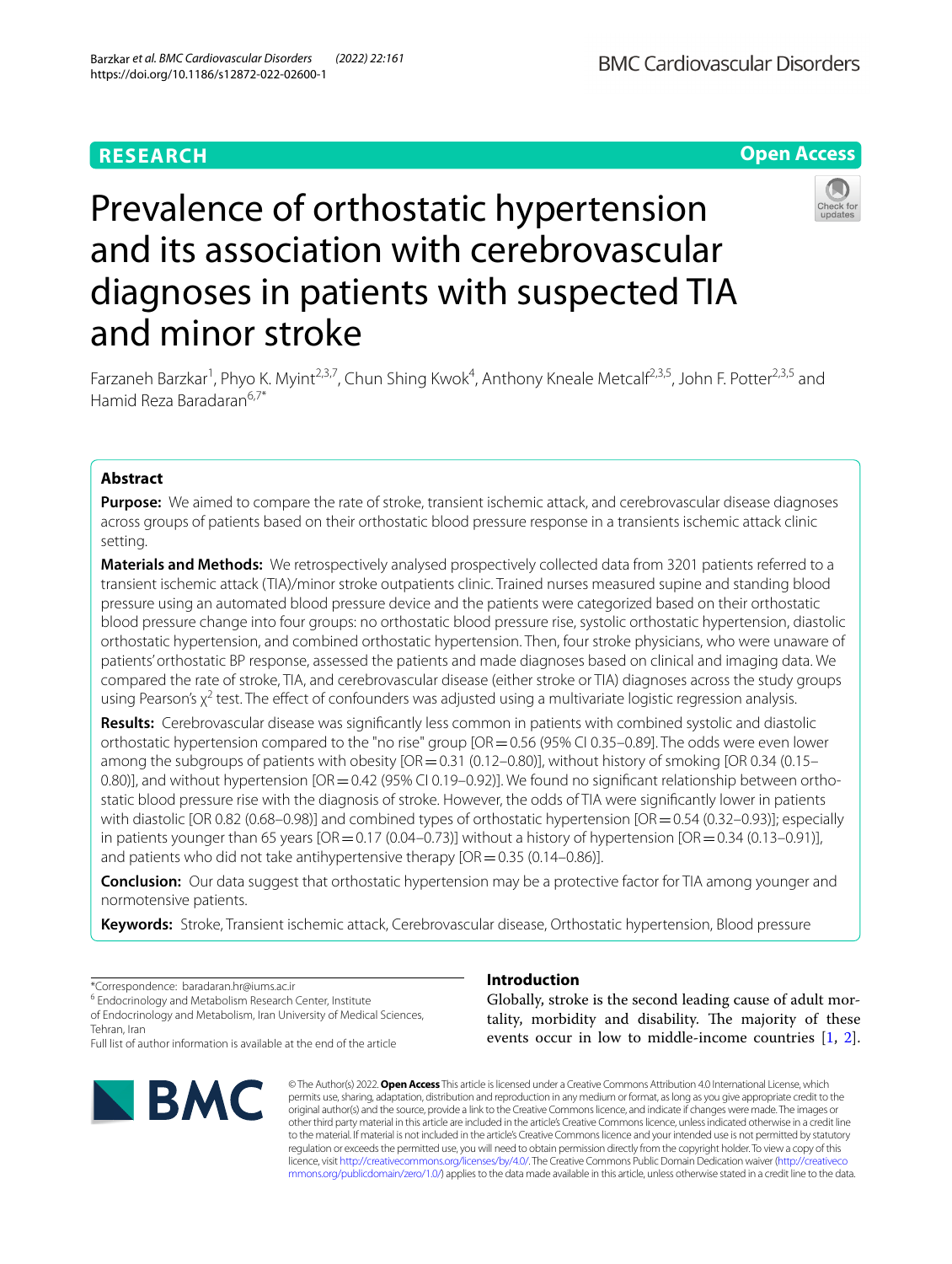Since treatment and rehabilitation after stroke are very costly, prevention strategies during the course of the disease are an important area of focus for stroke risk reduction. The most common modifiable risk factor of stroke is hypertension [\[3](#page-7-2)]. Indeed, disorders of orthostatic blood pressure response and increased diurnal BP variability have been shown to be associated with worse cardiovascular (CV) outcomes [\[4](#page-7-3)[–7](#page-7-4)]. However, the direction and strength of this relationship is more clear for orthostatic hypotension and non-dipping or reverse- night-timedipping pattern of diurnal BP variation compared to orthostatic hypertension (OHT) and an extreme-dipping pattern. A better understanding of blood pressure fuctuations and OHT may enable better patient care through a personalized approach.

OHT is defned as an increase in BP upon assuming an upright position  $[8]$  $[8]$ . It is clinically important as it has been shown to be a risk factor for lacunar stroke and a prognostic factor for mortality and frailty among the elderly [[5,](#page-7-6) [7](#page-7-4)[–9](#page-7-7)]. Whether this condition is a precursor to hypertension and whether postural rise in BP can afect the risk of stroke in patients without hypertension is unknown [[5,](#page-7-6) [10\]](#page-7-8). On the other hand, some research has shown a protective efect of OHT and extreme-dipping on cerebrovascular disease [[8,](#page-7-5) [11\]](#page-7-9). It is further unknown whether conditions associated with orthostatic blood pressure control are actually the cause or result of stroke or an association that happens in line with cerebrovascular ageing [[7](#page-7-4), [12](#page-7-10)[–21](#page-7-11)]. Some studies have postulated an increased sympathetic response, baroreceptor sensitivity, baroreceptor aging, and increased humoral adrenergic concentrations as possible pathophysiologic mechanisms for the condition [[9\]](#page-7-7).

The cut-offs and definitions of OHT and whether systolic and diastolic OHT may be diferent pathophysiological entities are currently unknown. Most of existing literature have not divided diferent types and patterns of OHT in their assessments for cerebrovascular correlations. In this study, we aimed to investigate the association between diferent patterns of orthostatic hypertension and the clinical diagnosis of stroke, transient ischaemic attack (TIA), or no cerebrovascular diagnosis in a large cohort of patients assessed in a TIA clinic in the East of England.

## **Methods**

## **Study design, setting, participants, study size**

We retrospectively assessed prospectively-collected data from 3201 patients who presented to a TIA clinic at a University Hospital in the East of England (catchment population of  $\sim$  750,000) between July 2002 and September 2009. The data were retrieved from a TIA database which is part of the Stroke & TIA Register that received Institutional approval from the local NHS Trust and ethical approval from Newcastle and North Tyneside Research Ethics Committee (ref: 17/NE/0277). Further information on the inclusion of patients is presented in

#### **Classifcation of patients**

Fig. [1.](#page-1-0)

The patients were classified into four categories based on their BP dynamics according to the most commonly used defnition of Orthostatic Hypertension as an increase in BP of either/both**:**≥20 mmHg systolic or≥10 mmHg diastolic from lying to standing/sitting [\[10](#page-7-8)].

The main study groups were:

- 1. Systolic orthostatic hypertension (a rise in BP of≥20 mmHg systolic from lying to standing/sitting regardless of DBP level).
- 2. Diastolic orthostatic hypertension (a rise in BP of≥10 mmHg diastolic from lying to standing/sitting regardless of SBP level).
- 3. Combined orthostatic hypertension (a rise in BOTH  $\geq$  20 mmHg systolic and  $\geq$  10 mmHg diastolic from lying to standing/sitting).
- 4. Patients without signifcant orthostatic rise in BP referred to as the "No orthostatic hypertension" group who consisted of patients without orthostatic blood pressure change and patients with orthostatic hypotension.

## **Variables and data sources/ measurement**

At each clinic appointment, trained nurses measured supine and standing BP using a DINAMAP<sup>®</sup> (GE Health Care) automated BP device, with a cuf of the appropriate size, (Easton JD, Saver JL, Albers GW et al.) prior to specialist stroke physician assessment (without the knowledge of fnal diagnosis). BP was recorded after 5 min of supine rest, and after standing for 3 min with feet on the floor. The sitting blood pressure reading

<span id="page-1-0"></span>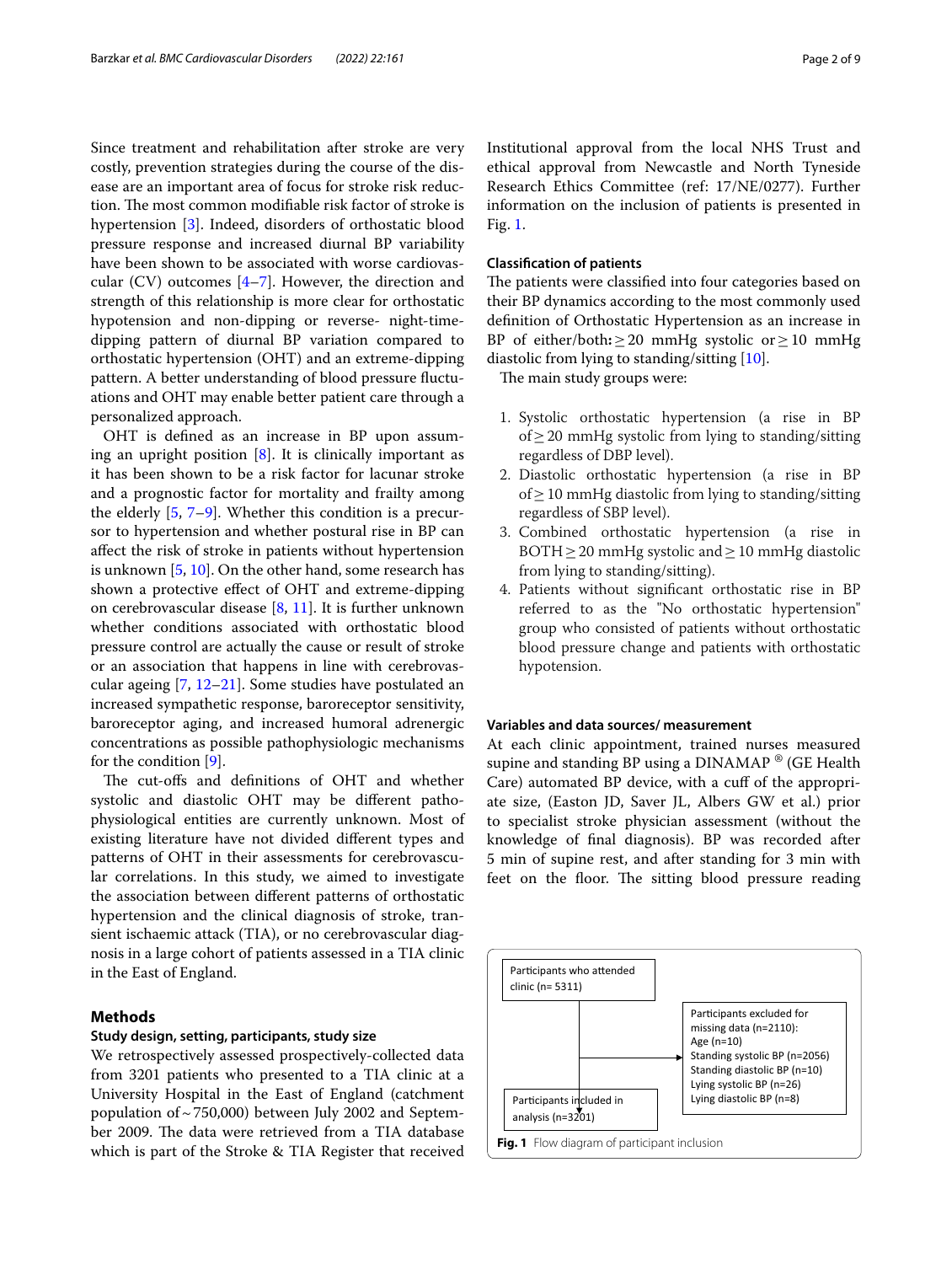was used for patients who were unable to stand. Age, gender, past medical history (prior stroke or TIA, comorbidities, which included AF, hypertension, ischaemic heart disease, peripheral vascular disease (PVD), diabetes, hyperlipidaemia and obesity defned as calculated BMI of $\geq$  30 kg/m<sup>2</sup>), smoking status (yes/no), alcohol consumption (yes/no) and type of antihypertensive medications (thiazide diuretics, ACEI/ARBs, b-blockers, spironolactone, other diuretics, calcium-channel blockers and alpha-blocker) were also collected. Stroke physicians would then visit the patients and make the diagnoses.

## **Outcomes**

The main outcome was diagnosis recorded as either TIA, stroke or other diagnoses (i.e. non-TIA/stroke). TIA was defned as one or more brief episodes of neurological dysfunction resulting from focal cerebral ischaemia not associated with permanent cerebral infarction, lasting shorter than 24 h [[22](#page-7-12)]. Stroke was defned as sudden onset of focal neurological deficit of vascular aetiology with CT/MRI evidence of acute focal ischaemia or haemorrhage [\[23](#page-7-13)]. Any other diagnosis which mainly comprised stroke/TIA mimics such as migraine and subdural haematoma etc. was classifed under "other diagnoses". Four experienced stroke physicians assessed the patients and made the fnal diagnoses based on history, clinical fndings, neuro-imaging and other relevant investigations (e.g. carotid Doppler).

## **Statistical methods**

Data were analysed using Stata version 10.1 (Stata- Corp, College Station, TX, USA). Student's t-test was used to compare mean values of continuous variables and Pearson's  $\chi^2$  test was used to compare proportions of outcomes in each of the orthostatic hypertension groups with the "no rise" group independently. We subsequently used a stepwise multivariate logistic regression approach to examine the association between blood pressure groups and diagnosis of cerebrovascular disease, transient ischemic attack, and stroke adjusting for confounding variables. Sensitivity analysis was used to assess for the efects of missing data.

## **Results**

## **Participants and descriptive data**

Among a total of 5311 patients in the cohort, we excluded 2110 participants due to missing data on BP measurements and age. Obesity and use of antihypertensive medications were signifcantly more common among patients in the included cohort compared to the excluded cohort (Complete comparison of included vs excluded cohort: Additional file [1:](#page-6-0) Table S1). Among the 3201 patients in the included cohort, 2344 were classifed in the "no

orthostatic hypertension", 167 in "systolic orthostatic hypertension", 776 in "diastolic orthostatic hypertension", and 86 in "combined orthostatic hypertension" groups. Moreover, 1123 patients were diagnosed with TIA, 658 with stroke and 1408 did not have any cerebrovascular diagnoses. Table [1](#page-3-0) shows the variables in each of the study groups based on the dynamics of orthostatic blood pressure change.

## **Outcome data**

Odds of cerebrovascular disease were lower among patients with combined systolic and diastolic orthostatic hypertension compared to patients without orthostatic hypertension. This correlation persisted when four different models were employed to adjust for confounding variables including age, sex, smoking, history of stroke, transient ischemic attack, known risk factors for cerebrovascular disease and use of certain antihypertensive medications (Table [2](#page-4-0)). However, patients with isolated systolic or diastolic orthostatic hypertension did not show a signifcant diference in the odds of cerebrovascular disease even when adjusted for potential confounding variables (Table [2\)](#page-4-0).

The multivariate logistic regression analysis revealed a stronger association between combined systolic and diastolic orthostatic hypertension with lower rates of cerebrovascular disease among patients with obesity (OR 0.31 95% CI 0.12–0.80) and non-smokers (OR 0.34 95% CI 0.15–0.80) compared to normal-weight people (OR 0.74 95% CI 0.42–1.28) and smokers (OR 0.73 95% CI 0.41–1.29) respectively. Also, the odds of a cerebrovascular disease diagnosis decreased more sharply in normotensive patients (OR 0.42 95% CI 0.19–0.92) with a rise in both systolic and diastolic blood pressure upon standing compared to patients with underlying hypertension (OR 0.64 95% CI 0.36–1.15) with the same orthostatic BP response (Table [3](#page-5-0)).

Postural rise in blood pressure was not signifcantly correlated with the diagnosis of stroke in any of the adjustment models. Nevertheless, the incidence of TIA was lower among patients with diastolic (OR 0.81 95% CI 0.68–0.96) and combined (OR 0.51 95% CI 0.30–0.87) types of orthostatic hypertension compared to patients without postural rise in blood pressure. The latter correlation was the strongest among patients with combined orthostatic rise in systolic and diastolic blood pressure especially when adjusted for age and sex. Further analysis showed that the odds of TIA associated with orthostatic BP rise were lower among the subgroup of patients younger than 65 years compared to older patients (OR 0.17 vs. 0.86), those without a history of HTN compared with individuals with a past history of hypertension (OR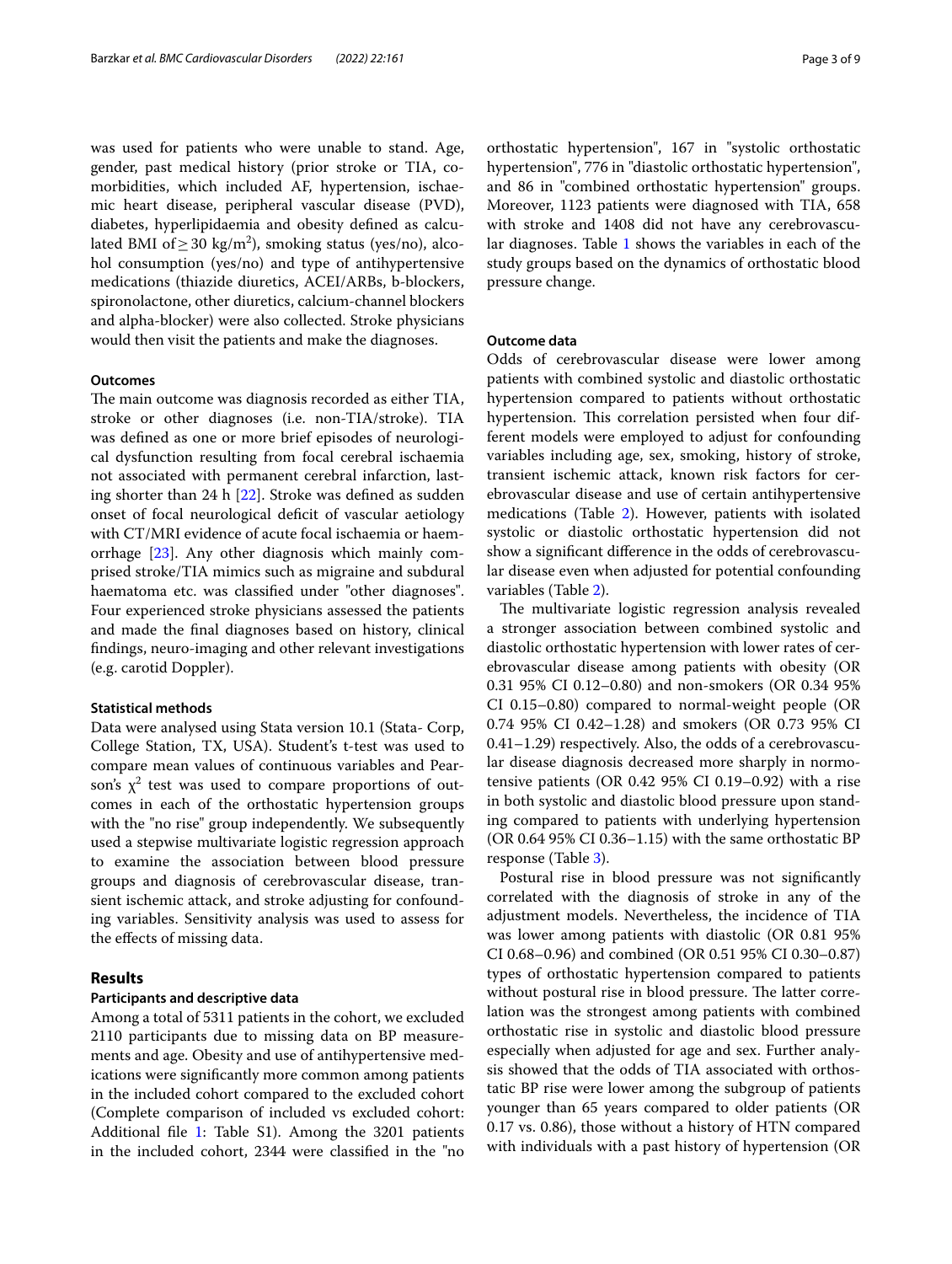<span id="page-3-0"></span>**Table 1** Characteristics for 3201 participants in TIA clinic stratified by no rise in blood pressure, rise in systolic blood pressure alone, diastolic blood pressure alone and rise of both systolic and diastolic blood pressure on standing

| Variable                             | No orthostatic<br>hypertension<br>$(n=2344)$ | Systolic orthostatic<br>hypertension ( $n = 167$ ) | <b>Diastolic orthostatic</b><br>hypertension ( $n = 776$ ) | <b>Combined orthostatic</b><br>hypertension ( $n = 86$ ) |
|--------------------------------------|----------------------------------------------|----------------------------------------------------|------------------------------------------------------------|----------------------------------------------------------|
| Age                                  | 73 ( $\pm$ 11) N = 2344                      | $70 (\pm 13) N = 167$                              | 70 ( $\pm$ 12) N = 776                                     | $68 (\pm 13) N = 86$                                     |
| Male                                 | 1172/2344 (50%)                              | 92/167 (55%)                                       | 401/776 (52%)                                              | 52/86 (60%)                                              |
| Previous stroke                      | 216/2344 (9%)                                | 18/167 (11%)                                       | 60/776 (8%)                                                | 9/86 (10%)                                               |
| Previous TIA                         | 251/2344 (11%)                               | 19/167 (11%)                                       | 70/776 (9%)                                                | 8/86 (9%)                                                |
| Previous atrial fibrillation         | 275/2344 (12%)                               | 18/167 (11%)                                       | 68/776 (9%)                                                | 7/86 (8%)                                                |
| Previous hypertension                | 1309/2344 (56%)                              | 88/167 (53%)                                       | 377/776 (49%)                                              | 43/86 (50%)                                              |
| Previous ischemic heart disease      | 403/2344 (17%)                               | 29/167 (17%)                                       | 113/776 (15%)                                              | 16/86 (19%)                                              |
| Previous peripheral vascular disease | 90/2344 (4%)                                 | 6/167(4%)                                          | 24/776 (3%)                                                | 1/86 (1%)                                                |
| Previous diabetes                    | 341/2344 (15%)                               | 27/167 (14%)                                       | 77/776 (10%)                                               | 12/86 (14%)                                              |
| Obesity                              | 587/2344 (25%)                               | 51/167 (31%)                                       | 200/776 (26%)                                              | 27/86 (31%)                                              |
| <b>BMI</b>                           | $27 (\pm 5) N = 2262$                        | $27 (\pm 5) N = 163$                               | $27 (\pm 5) N = 761$                                       | $28 (\pm 5) N = 83$                                      |
| Hyperlipidemia                       | 806/2344 (34%)                               | 61/167 (37%)                                       | 254/776 (33%)                                              | 30/86 (35%)                                              |
| Smoker (current or ex-smoker)        | 1376/2344 (59%)                              | 105/167 (63%)                                      | 473/776 (61%)                                              | 55/86 (64%)                                              |
| Alcohol consumption                  | 225/2344 (10%)                               | 23/167 (14%)                                       | 96/776 (12%)                                               | 16/86 (19%)                                              |
| Thiazide use                         | 421/2344 (18%)                               | 25/167 (15%)                                       | 122/776 (16%)                                              | 11/86 (13%)                                              |
| ACEi or ARB use                      | 839/2344 (36%)                               | 58/167 (35%)                                       | 248/776 (32%)                                              | 29/86 (34%)                                              |
| Beta blocker use                     | 467/2344 (20%)                               | 32/167 (19%)                                       | 137/776 (18%)                                              | 16/86 (19%)                                              |
| Diuretic use                         | 268/2344 (11%)                               | 15/167 (9%)                                        | 67/776 (9%)                                                | 6/86(7%)                                                 |
| Calcium channel blocker use          | 432/2344 (18%)                               | 18/167 (11%)                                       | 115/776 (15%)                                              | 12/86 (14%)                                              |
| Alpha blocker use                    | 146/2344 (6%)                                | 9/167(5%)                                          | 26/776 (3%)                                                | 4/86 (5%)                                                |
| Diastolic BP standing                | 78/2344 (±13)                                | $85 (\pm 13) N = 167$                              | $88 (\pm 12) N = 776$                                      | $90 (\pm 13) N = 86$                                     |
| Systolic BP standing                 | $146 (\pm 26) N = 2344$                      | $171 (\pm 26) N = 167$                             | $152 (\pm 25) N = 776$                                     | $171 (\pm 26) N = 86$                                    |
| Diastolic BP lying                   | 78 ( $\pm$ 14) N = 2344                      | 73 ( $\pm$ 12) N = 167                             | 71 ( $\pm$ 12) N = 776                                     | $72 (\pm 11) N = 86$                                     |
| Systolic BP lying                    | $154 (\pm 26) N = 2344$                      | $142 (\pm 24) N = 167$                             | $147 (\pm 24) N = 776$                                     | 142 ( $\pm$ 25) N = 86                                   |
| Diagnosis                            |                                              |                                                    |                                                            |                                                          |
| <b>TIA</b>                           | 855 (37%)                                    | 52 (31%)                                           | 234 (30%)                                                  | 18 (21%)                                                 |
| Stroke                               | 484 (21%)                                    | 29 (17%)                                           | 161 (21%)                                                  | 16 (19%)                                                 |
| Other                                | 994 (43%)                                    | 86 (52%)                                           | 380 (49%)                                                  | 52 (60%)                                                 |

Presented in the table are mean and standard deviation for continuous variables and number and percent for categorical variables *BP* blood pressure, *TIA* transient ischemic attack

0.34 vs. 0.67) and patients who did not take medications for hypertension compared to those who took medications for hypertension (OR 0.35 vs. 0.73) (Table [3](#page-5-0)).

Sensitivity analysis excluding patients with orthostatic hypotension from the control group showed consist-ent results with the primary findings (Additional file [1](#page-6-0): Table S2).

## **Discussion**

We found that patients with combined OHT or isolated diastolic OHT were signifcantly less commonly diagnosed with TIA compared to patients without OHT. However, there was no association between OHT and the diagnosis of stroke. Patients with OHT were also less commonly diagnosed with cerebrovascular disease

compared to patients without OHT. While orthostatic hypotension (OH) is a known risk factor for stroke and cerebrovascular diseases, the possible role of orthostatic hypertension has not been studied as well [\[24–](#page-7-14)[26\]](#page-7-15).

The findings from the ARIC study showed a higher rate of lacunar stroke among patients with orthostatic rise or fall in blood pressure compared to patient without orthostatic changes in BP [[20\]](#page-7-16). Other studies have also pointed to the same fndings in line with more advanced deep white matter lesions among these patients [\[9](#page-7-7), [17,](#page-7-17) [27](#page-7-18)].

Interestingly, we found that OHT decreased the rate of TIA diagnoses but not stroke. This finding may be related to our study population at a TIA clinic which does not include major stroke patients who would refer to the emergency department. Moreover, incidence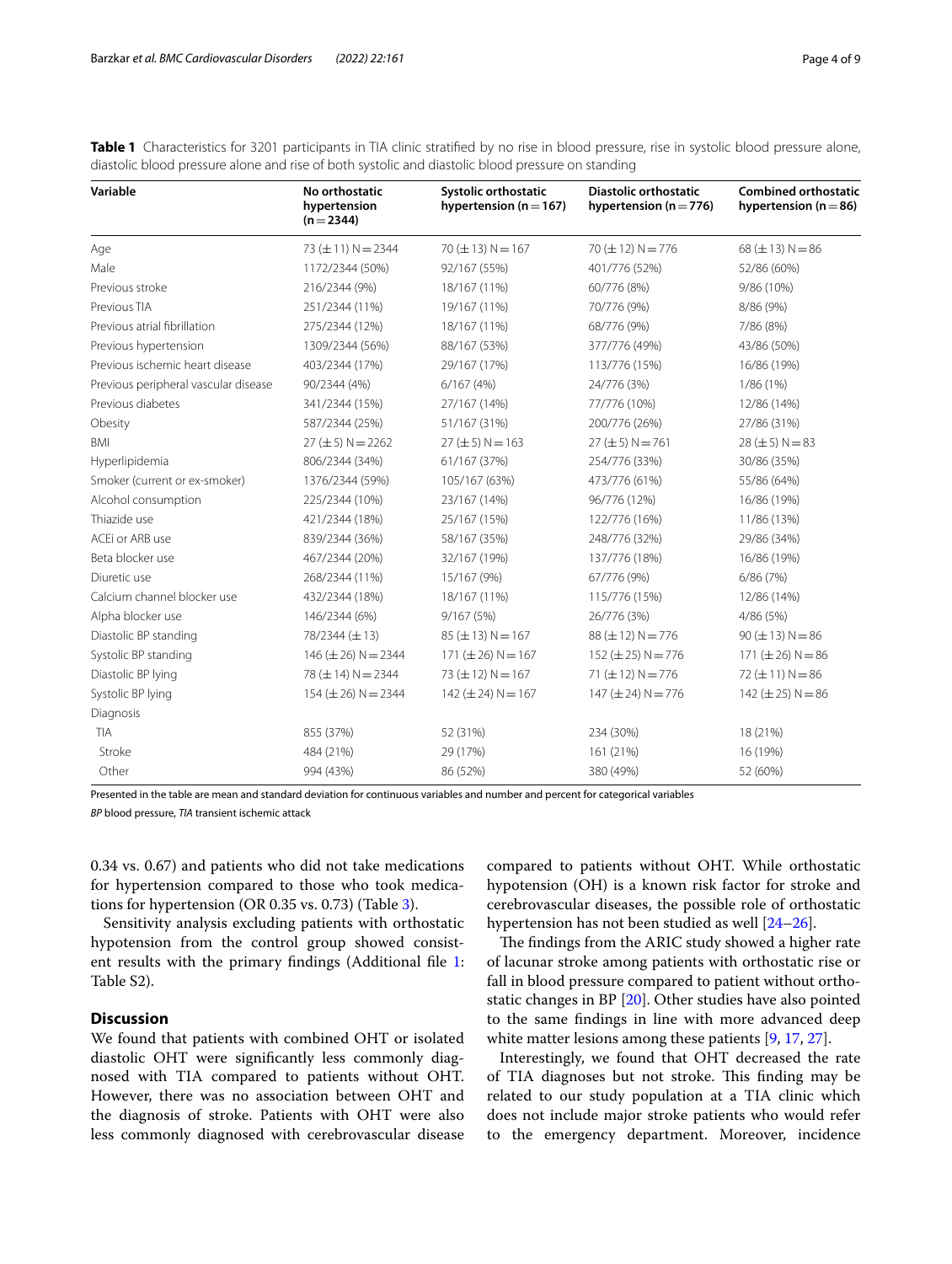| Outcomes/level of<br>adjustment | Systolic orthostatic hypertension<br>compared to No orthostatic<br>hypertension |                     | Diastolic orthostatic hypertension<br>compared to No orthostatic<br>hypertension |                     | Combined systolic and<br>diastolic orthostatic<br>hypertension compared to No<br>orthostatic hypertension |                     |
|---------------------------------|---------------------------------------------------------------------------------|---------------------|----------------------------------------------------------------------------------|---------------------|-----------------------------------------------------------------------------------------------------------|---------------------|
|                                 | n                                                                               | OR (95% CI)         | n                                                                                | OR (95% CI)         | n                                                                                                         | OR (95% CI)         |
| Odds of CVD                     |                                                                                 |                     |                                                                                  |                     |                                                                                                           |                     |
| Model A                         | 3201                                                                            | $0.79(0.57 - 1.08)$ | 3201                                                                             | $0.87(0.73 - 1.02)$ | 3201                                                                                                      | $0.55(0.35 - 0.87)$ |
| Model B                         | 3103                                                                            | $0.79(0.57 - 1.09)$ | 3103                                                                             | $0.89(0.75 - 1.06)$ | 3103                                                                                                      | $0.56(0.35 - 0.89)$ |
| Model C                         | 3103                                                                            | $0.79(0.57 - 1.09)$ | 3103                                                                             | $0.89(0.75 - 1.05)$ | 3103                                                                                                      | $0.56(0.36 - 0.90)$ |
| Model D                         | 3103                                                                            | $0.79(0.57 - 1.09)$ | 3103                                                                             | $0.89(0.75 - 1.05)$ | 3103                                                                                                      | $0.56(0.35 - 0.89)$ |
| Odds of stroke                  |                                                                                 |                     |                                                                                  |                     |                                                                                                           |                     |
| Model A                         | 3201                                                                            | $0.83(0.55 - 1.26)$ | 3201                                                                             | $1.08(0.88 - 1.32)$ | 3201                                                                                                      | $0.93(0.53 - 1.62)$ |
| Model B                         | 3103                                                                            | $0.82(0.54 - 1.25)$ | 3103                                                                             | $1.11(0.90 - 1.36)$ | 3103                                                                                                      | $0.90(0.51 - 1.59)$ |
| Model C                         | 3103                                                                            | $0.83(0.54 - 1.26)$ | 3103                                                                             | $1.11(0.91 - 1.37)$ | 3103                                                                                                      | $0.90(0.51 - 1.59)$ |
| Model D                         | 3103                                                                            | $0.83(0.43 - 1.26)$ | 3103                                                                             | $1.11(0.90 - 1.36)$ | 3103                                                                                                      | $0.89(0.50 - 1.58)$ |
| Odds of TIA                     |                                                                                 |                     |                                                                                  |                     |                                                                                                           |                     |
| Model A                         | 3201                                                                            | $0.87(0.62 - 1.22)$ | 3201                                                                             | $0.81(0.68 - 0.96)$ | 3201                                                                                                      | $0.51(0.30 - 0.87)$ |
| Model B                         | 3103                                                                            | $0.87(0.62 - 1.23)$ | 3103                                                                             | $0.82(0.68 - 0.98)$ | 3103                                                                                                      | $0.54(0.32 - 0.92)$ |
| Model C                         | 3103                                                                            | $0.87(0.62 - 1.23)$ | 3103                                                                             | $0.81(0.68 - 0.98)$ | 3103                                                                                                      | $0.54(0.32 - 0.93)$ |
| Model D                         | 3103                                                                            | $0.87(0.62 - 1.24)$ | 3103                                                                             | $0.82(0.68 - 0.98)$ | 3103                                                                                                      | $0.54(0.32 - 0.93)$ |

<span id="page-4-0"></span>**Table 2** Stepwise multivariate logistic regression to examine the association between blood pressure groups and diagnosis of cerebrovascular disease, transient ischemic attack and stroke

Model A: adjusted for age and sex

Model B: adjusted for Model A and smoking, alcohol consumption, body mass index

Model C: adjusted for Model B and previous stroke, transient ischemic attack, atrial fbrillation, hypertension, ischemic heart disease, peripheral vascular disease, diabetes and hyperlipidemia

Model D: adjusted for Model C and use of thiazide, ACE inhibitor or ARB, beta-blocker, diuretic, calcium channel blocker and alpha blocker

of TIA subtypes seems to vary in diferent regions of the world. One study evaluating TIA patients in Japan showed that the most common etiologic subtype was lacunar TIA accounting for 31% of total TIA cases and that these patients were at a higher risk of early recurrent stroke during admission [\[28](#page-7-19)]. We know that orthostatic hypertension has been proposed as a potential risk factor for lacunar stroke  $[20, 27]$  $[20, 27]$  $[20, 27]$  $[20, 27]$ . These population-based diferences in TIA subtypes and risk factors may be the reasons why the fndings from our study and other studies from England showed a lower rate of cerebrovascular disease and especially TIA among patients with OHT whereas the reverse has been shown in studies on the Japanese population [[8](#page-7-5), [10,](#page-7-8) [16](#page-7-20), [20,](#page-7-16) [29\]](#page-7-21).

Another interesting area of research is the association between orthostatic changes in blood pressure and circadian BP patterns. Kario et al. proposed that orthostatic hypertension is associated with extreme nocturnal dipping of blood pressure  $[30]$  $[30]$ . This pattern of diurnal blood pressure variation was found to be associated with silent cerebral infarcts, a higher incidence of cerebral ischemia during the night and an elevated risk of haemorrhagic stroke in the morning due to exaggerated morning BP surge [\[30](#page-7-22)[–36\]](#page-8-0). Two other studies also found that extreme

night-time dipping of blood pressure was associated with silent cerebral infarcts  $[35, 37]$  $[35, 37]$  $[35, 37]$  $[35, 37]$ . The association between OH and reverse-dipping blood pressure at night has been widely studied and shown to be associated with increased risk of cardiovascular events  $[38]$  $[38]$ . The rate of cardiovascular events seems to increase with both extreme-dipping and reverse-dipping patterns of diurnal blood pressure variation [\[38](#page-8-3)]. Whether OHT and extreme night-time dipping -that seem to coexist in many patients-constitute a distinct pattern of BP variation associated with cerebrovascular clinical outcomes needs further clarifcation in prospective studies.

In our study, the association between OHT and lower rate of TIA diagnosis was signifcantly stronger in patients younger than 65 years. Although OHT has been found more commonly among patients with hypertension, the association between OHT with lower rate of TIA diagnosis was stronger among non-hypertensive patients or individuals who weren't using antihypertensive medications in the current study [\[5,](#page-7-6) [8](#page-7-5), [9](#page-7-7), [19](#page-7-23), [35,](#page-8-1) [39](#page-8-4)[–41](#page-8-5)]. In one study, where OHT was associated with an increase in all-cause mortality among elderly patients, CVD-related mortality was found more commonly among the subgroup of patients with OHT who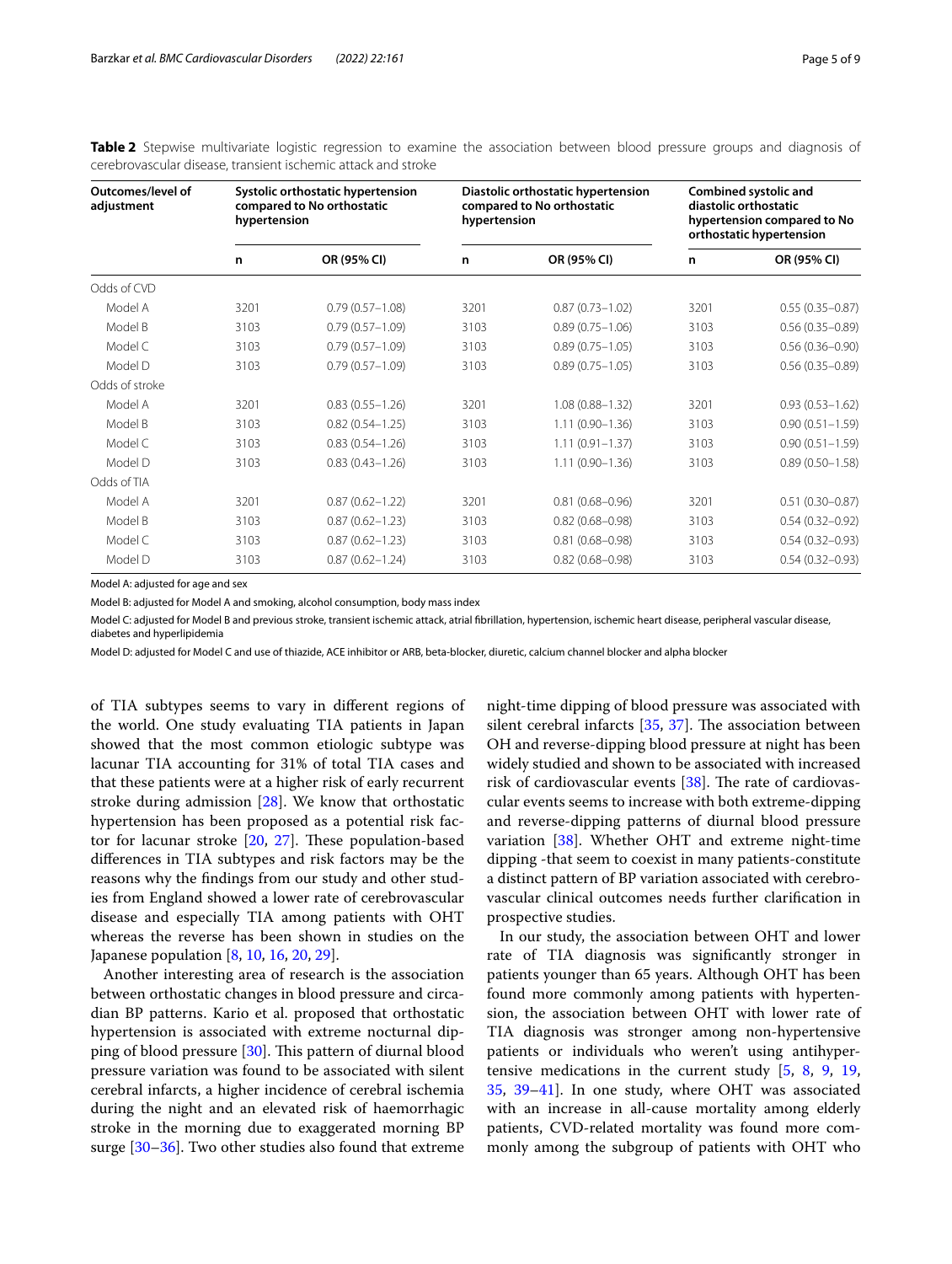<span id="page-5-0"></span>**Table 3** Multivariate logistic regression to examine the association between blood pressure groups and diagnosis of cerebrovascular disease, transient ischemic attack and stroke stratifed by age, smoking status, hypertension, use of antihypertensive medications, obesity and peripheral vascular disease

| Outcomes/level of adjustment | Rise in systolic BP compared to<br>no rise |                      | Rise in diastolic BP compared to<br>no rise |                     | Rise in both systolic and<br>diastolic BP compared to<br>no rise |                     |
|------------------------------|--------------------------------------------|----------------------|---------------------------------------------|---------------------|------------------------------------------------------------------|---------------------|
|                              | n                                          | OR (95% CI)          | n                                           | OR (95% CI)         | n                                                                | OR (95% CI)         |
| Odds of CVD                  |                                            |                      |                                             |                     |                                                                  |                     |
| Age $\leq$ 65 years          | 828                                        | $0.73(0.40 - 1.31)$  | 828                                         | $0.73(0.53 - 1.00)$ | 828                                                              | $0.47(0.21 - 1.03)$ |
| $Age > 65$ years             | 2275                                       | $0.85(0.57 - 1.27)$  | 2275                                        | $0.90(0.73 - 1.11)$ | 2275                                                             | $0.69(0.38 - 1.24)$ |
| Non-smoker                   | 1255                                       | $0.87(0.51 - 1.51)$  | 1255                                        | $0.80(0.61 - 1.05)$ | 1255                                                             | $0.34(0.15 - 0.80)$ |
| Smoker                       | 1848                                       | $0.77(0.51 - 1.16)$  | 1848                                        | $0.93(0.74 - 1.15)$ | 1848                                                             | $0.73(0.41 - 1.29)$ |
| No hypertension              | 1070                                       | $0.68(0.39 - 1.18)$  | 1070                                        | $0.88(0.66 - 1.16)$ | 1070                                                             | $0.42(0.19 - 0.92)$ |
| Hypertension                 | 2033                                       | $0.84(0.55 - 1.28)$  | 2033                                        | $0.88(0.70 - 1.09)$ | 2033                                                             | $0.64(0.36 - 1.15)$ |
| No antihypertensive          | 1260                                       | $0.70(0.43 - 1.16)$  | 1260                                        | $0.85(0.65 - 1.09)$ | 1260                                                             | $0.48(0.24 - 0.98)$ |
| Antihypertensive             | 1843                                       | $0.85(0.55 - 1.33)$  | 1843                                        | $0.91(0.72 - 1.14)$ | 1843                                                             | $0.63(0.34 - 1.17)$ |
| No obesity                   | 2303                                       | $0.87(0.58 - 1.30)$  | 2303                                        | $0.90(0.74 - 1.10)$ | 2303                                                             | $0.74(0.42 - 1.28)$ |
| Obesity                      | 800                                        | $0.67(0.37 - 1.22)$  | 800                                         | $0.87(0.62 - 1.22)$ | 800                                                              | $0.31(0.12 - 0.80)$ |
| No PVD                       | 2991                                       | $0.79(0.57 - 1.11)$  | 2991                                        | $0.89(0.75 - 1.06)$ | 2991                                                             | $0.58(0.36 - 0.92)$ |
| <b>PVD</b>                   | 112                                        | $0.35(0.04 - 2.81)$  | 112                                         | $0.71(0.25 - 2.05)$ | 112                                                              | 1 (no events)       |
| Odds of stroke               |                                            |                      |                                             |                     |                                                                  |                     |
| Age $\leq$ 65 years          | 828                                        | 1.42 (0.70-2.89)     | 828                                         | $0.71(0.46 - 1.12)$ | 828                                                              | $1.30(0.54 - 3.13)$ |
| $Age > 65$ years             | 2275                                       | $0.65(0.38 - 1.10)$  | 2275                                        | $1.23(0.97 - 1.55)$ | 2275                                                             | $0.71(0.33 - 1.53)$ |
| Non-smoker                   | 1255                                       | $0.56(0.25 - 1.25)$  | 1255                                        | $1.03(0.73 - 1.44)$ | 1255                                                             | $0.46(0.14 - 1.55)$ |
| Smoker                       | 1848                                       | $1.01(0.61 - 1.66)$  | 1848                                        | $1.15(0.89 - 1.50)$ | 1848                                                             | $1.17(0.60 - 2.27)$ |
| No hypertension              | 1070                                       | $0.68(0.31 - 1.49)$  | 1070                                        | $1.08(0.74 - 1.56)$ | 1070                                                             | $0.92(0.34 - 2.46)$ |
| Hypertension                 | 2033                                       | $0.87(0.52 - 1.44)$  | 2033                                        | $1.11(0.87 - 1.43)$ | 2033                                                             | $0.86(0.42 - 1.74)$ |
| No antihypertensive          | 1260                                       | $0.85(0.43 - 1.65)$  | 1260                                        | $1.11(0.80 - 1.55)$ | 1260                                                             | $1.10(0.47 - 2.58)$ |
| Antihypertensive             | 1843                                       | $0.80(0.46 - 1.37)$  | 1843                                        | $1.10(0.84 - 1.43)$ | 1843                                                             | $0.75(0.34 - 1.63)$ |
| No obesity                   | 2303                                       | $0.86(0.52 - 1.42)$  | 2303                                        | $1.10(0.87 - 1.40)$ | 2303                                                             | $1.10(0.57 - 2.13)$ |
| Obesity                      | 800                                        | $0.83(0.38 - 1.84)$  | 800                                         | $1.12(0.74 - 1.71)$ | 800                                                              | $0.60(0.17 - 2.06)$ |
| No PVD                       | 2991                                       | $0.82(0.54 - 1.26)$  | 2991                                        | $1.13(0.92 - 1.40)$ | 2991                                                             | $0.91(0.51 - 1.61)$ |
| PVD                          | 112                                        | $0.91(0.04 - 20.00)$ | 112                                         | $0.32(0.06 - 1.77)$ | 112                                                              | 1 (no events)       |
| Odds of TIA                  |                                            |                      |                                             |                     |                                                                  |                     |
| Age $\leq$ 65 years          | 828                                        | $0.46(0.21 - 1.01)$  | 828                                         | $0.84(0.59 - 1.19)$ | 828                                                              | $0.17(0.04 - 0.73)$ |
| $Age > 65$ years             | 2275                                       | $1.12(0.75 - 1.68)$  | 2275                                        | $0.77(0.62 - 0.95)$ | 2275                                                             | $0.86(0.46 - 1.60)$ |
| Non-smoker                   | 1255                                       | $1.22(0.69 - 2.14)$  | 1255                                        | $0.77(0.57 - 1.03)$ | 1255                                                             | $0.45(0.17 - 1.20)$ |
| Smoker                       | 1848                                       | $0.74(0.47 - 1.15)$  | 1848                                        | $0.83(0.66 - 1.04)$ | 1848                                                             | $0.60(0.32 - 1.15)$ |
| No hypertension              | 1070                                       | $0.80(0.45 - 1.43)$  | 1070                                        | $0.83(0.61 - 1.12)$ | 1070                                                             | $0.34(0.13 - 0.91)$ |
| Hypertension                 | 2033                                       | $0.92(0.59 - 1.42)$  | 2033                                        | $0.80(0.64 - 1.00)$ | 2033                                                             | $0.67(0.35 - 1.29)$ |
| No antihypertensive          | 1260                                       | $0.73(0.43 - 1.26)$  | 1260                                        | $0.78(0.59 - 1.02)$ | 1260                                                             | $0.35(0.14 - 0.86)$ |
| Antihypertensive             | 1843                                       | $1.00(0.63 - 1.58)$  | 1843                                        | $0.84(0.66 - 1.06)$ | 1843                                                             | $0.73(0.37 - 1.45)$ |
| No obesity                   | 2303                                       | $0.95(0.63 - 1.44)$  | 2303                                        | $0.83(0.68 - 1.03)$ | 2303                                                             | $0.65(0.35 - 1.20)$ |
| Obesity                      | 800                                        | $0.69(0.35 - 1.36)$  | 800                                         | $0.79(0.55 - 1.15)$ | 800                                                              | $0.29(0.08 - 0.99)$ |
| No PVD                       | 2991                                       | $0.88(0.62 - 1.26)$  | 2991                                        | $0.81(0.67 - 0.97)$ | 2991                                                             | $0.56(0.32 - 0.95)$ |
| PVD                          | 112                                        | $0.34(0.04 - 2.84)$  | 112                                         | $1.30(0.43 - 3.89)$ | 112                                                              | 1 (no events)       |

Adjusted for age, sex, smoking, alcohol consumption, body mass index, previous stroke, transient ischemic attack, atrial fbrillation, hypertension, ischemic heart disease, peripheral vascular disease, diabetes, hyperlipidemia, use of thiazide, ACE inhibitor or ARB, beta-blocker, diuretic, calcium channel blocker and alpha blocker. Note that for analysis of a particular variable group, the adjustments were made for all variables except for the particular variable

*CVD* cerebrovascular disease (stroke or TIA), *PVD* peripheral vascular disease, *TIA* transient ischemic attack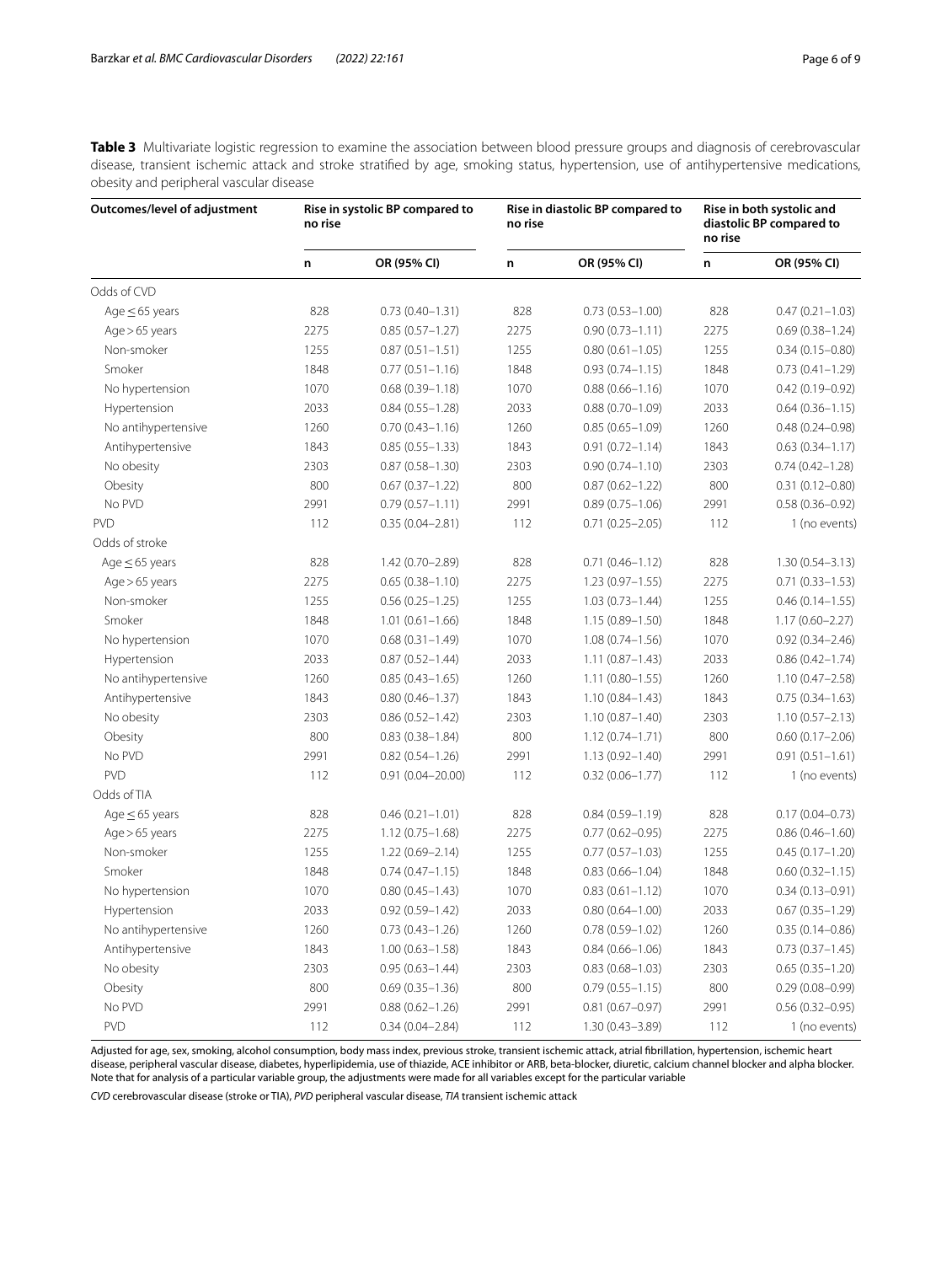did not have HTN, heart failure, CAD, or AF [[7\]](#page-7-4). Another study that included older institutionalized patients indicated that OHT increased cardiovascular morbidity and mortality independent of sitting hypertension [\[4](#page-7-3)]. Most previous studies focusing on patients with orthostatic hypertension have only included the elderly [\[7](#page-7-4), [8,](#page-7-5) [35](#page-8-1)]. Most of these studies point to increased rates of cerebrovascular pathology, mortality, impaired cognition, and frailty in older patients with OHT [[4,](#page-7-3) [6](#page-7-24), [7](#page-7-4), [16](#page-7-20), [42](#page-8-6)[–44](#page-8-7)]. These findings in line with our results support the notion that while orthostatic hypertension may be a protective factor for cerebral ischemia and TIA in the short-term, it may be a precursor to hypertension that in turn increases the risk of cerebrovascular diagnoses in the long-term [\[7](#page-7-4), [10,](#page-7-8) [45\]](#page-8-8).

The findings from a post-mortem study of stroke patients show that the mechanism underlying the association between cerebrovascular disease and OHT may be severe carotid baroreceptor damage associated with severe carotid atheromatosis in ischemic stroke patients [[13](#page-7-25)]. One study that specifically aimed to study the hemodynamics of postural changes in BP found that patients with OHT have a significantly more prominent increase in heart rate and systemic vascular resistance upon standing compared to other groups of hypertensive patients [[37\]](#page-8-2). The study conducted by Petersen et al. shows that cardiac sympathetic input and cerebrovascular resistance were higher among young people with symptomatic transient OHT compared to symptomatic and asymptomatic controls [[39\]](#page-8-4).

A review of cases who had undergone carotid body resection shows that these patients have increased levels of BP variability associated with unopposed sympathetic activation [[46\]](#page-8-9). Increased peripheral arteriolar constriction among patients with OHT has also been proposed as a pathogenic mechanism in OHT  $[47]$  $[47]$ . These pathogenic mechanisms point to an increased risk of cerebrovascular disease associated with OHT via increased vascular stress in the long-term. However, it is still unclear how the increase in standing BP especially in individuals with normal sitting blood pressure would afect the event of a stroke or TIA. Although we did not specifcally aim to assess this issue in our study, our fndings that point to a protective efect of OHT in TIA may provide some insight.

Our study should be interpreted considering the following limitations: We could not assess for the direction of the association due to the retrospective nature of data analysis and the observational design of our study. Although we adjusted for major known confounding variable in the analysis, observational studies are also limited by potential confounding from measured and unmeasured confounders. Moreover, a causal relationship cannot be inferred from the results. The control group included patients with orthostatic hypotension (OH) as well as patients with normal orthostatic BP dynamics; since OH may itself be associated with increased risk of cerebrovascular pathology, this may have introduced bias. Although, sensitivity analysis showed that excluding patients with postural hypotension did not affect the findings. Readers should also keep in mind that our study was carried out in a TIA clinic and the results cannot be generalized to the entire spectrum of patients with cerebrovascular disease; specifically, patients with severe and acute symptoms usually refer to emergency department and were not part of this study cohort. Thus, patients with major stroke who would refer to the emergency department were not assessed in our study and we cannot judge the effects of OHT on major stroke based on our findings.

We recommend further research on this topic with a prospective design including a cohort of individuals with and without hypertension at various ages to compare the short-term and long-term efects of OHT on the incidence of cerebrovascular disease in relation to age and sitting BP.

In conclusion, our study showed an association between combined and isolated diastolic orthostatic hypertension with a lower rate of TIA diagnosis and cerebrovascular disease but not stroke. These associations were stronger among patients younger than 65 years and without a history of diagnosed hypertension. It is possible that orthostatic hypertension is a protective factor for TIA among younger normotensive patients.

#### **Supplementary Information**

The online version contains supplementary material available at [https://doi.](https://doi.org/10.1186/s12872-022-02600-1) [org/10.1186/s12872-022-02600-1](https://doi.org/10.1186/s12872-022-02600-1).

<span id="page-6-0"></span>**Additional fle 1.** Comparison between the paticipants' characteristics between the included and the excluded cohort.

#### **Acknowledgements**

We thank the data team at the Norfolk and Norwich University Hospital who collected the data.

#### **Author contributions**

PKM and HRB contributed to the concept and design of the study, data acquisition and interpretation. AKM, JFP, and PKM were among the clinicians who contributed to stroke/TIA diagnosis in the participants and managed data collection. CSW and HRB contributed to data analysis and interpretation. FB contributed to result interpretation and composed the manuscript. All authors reviewed and revised the manuscript and approved the fnal version.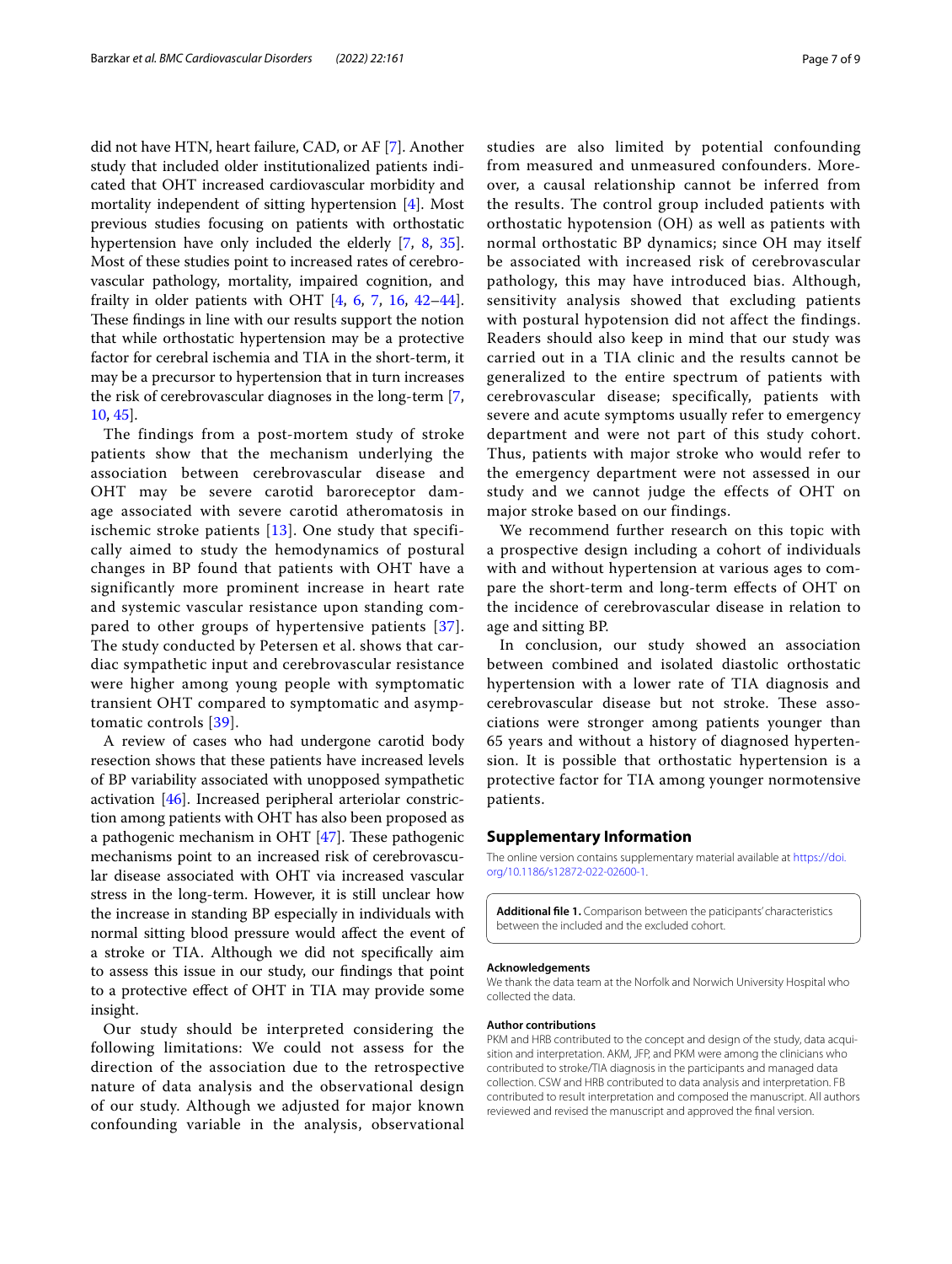#### **Funding**

We did not receive any funding for this study.

## **Availability of data and materials**

The supporting data of these fndings are available upon reasonable request to the corresponding author.

## **Declarations**

#### **Ethics approval and consent to participate**

This study was conducted in accordance with the Principles of the Declaration of Helsinki and its later updates. The data were retrieved from a TIA database which is part of the Stroke & TIA Register that received ethical approval from Newcastle and North Tyneside Research Ethics Committee (ref: 17/NE/0277). This ethical approval covers use of anonymised data for research purpose without individual patient's consent.

#### **Consent for publication**

Not applicable.

## **Competing interests**

The authors declare that they have no competing interests.

#### **Author details**

<sup>1</sup> Center for Educational Research in Medical Sciences, Faculty of Medicine, Iran University of Medical Sciences, IUMS, Tehran, Iran. <sup>2</sup>Norwich Medical School, University of East Anglia, Norwich, UK.<sup>3</sup> Stroke Research Group, Norwich Cardiovascular Research Group, Norwich Research Park, Norwich, UK. <sup>4</sup>School of Medicine, Keele University, Stoke-on-Trent, UK. <sup>5</sup>Stroke Services, Norfolk and Norwich University Hospitals, NHS Foundation Trust, Norwich, UK. 6 Endocrinology and Metabolism Research Center, Institute of Endocrinology and Metabolism, Iran University of Medical Sciences, Tehran, Iran. <sup>7</sup> Ageing Clinical and Experimental Research (ACER) Team, Institute of Applied Health Sciences, University of Aberdeen, Aberdeen, UK.

## Received: 20 August 2021 Accepted: 30 March 2022 Published online: 09 April 2022

#### **References**

- <span id="page-7-0"></span>1. Krishnamurthi RV, Ikeda T, Feigin VL. Global, regional and country-specifc burden of ischaemic stroke, intracerebral haemorrhage and subarachnoid haemorrhage: a systematic analysis of the global burden of disease study 2017. Neuroepidemiology. 2020;54(2):171–9.
- <span id="page-7-1"></span>2. Feigin VL, Norrving B, Mensah GA. Global burden of stroke. Circ Res. 2017;120(3):439–48.
- <span id="page-7-2"></span>3. Pistoia F, Sacco S, Degan D, Tiseo C, Ornello R, Carolei A. Hypertension and stroke: epidemiological aspects and clinical evaluation. High Blood Press Cardiovasc Prevent Off J Ital Soc Hypertens. 2016;23(1):9-18.
- <span id="page-7-3"></span>4. Agnoletti D, Valbusa F, Labat C, Gautier S, Mourad JJ, Benetos A, et al. Evidence for a prognostic role of orthostatic hypertension on survival in a very old institutionalized population. Hypertension (Dallas, Tex: 1979). 2016;67(1):191–6.
- <span id="page-7-6"></span>5. Fan XH, Wang Y, Sun K, Zhang W, Wang H, Wu H, et al. Disorders of orthostatic blood pressure response are associated with cardiovascular disease and target organ damage in hypertensive patients. Am J Hypertens. 2010;23(8):829–37.
- <span id="page-7-24"></span>6. Kostis WJ, Sargsyan D, Mekkaoui C, Moreyra AE, Cabrera J, Cosgrove NM, et al. Association of orthostatic hypertension with mortality in the Systolic Hypertension in the Elderly Program. J Hum Hypertens. 2019;33(10):735–40.
- <span id="page-7-4"></span>7. Veronese N, De Rui M, Bolzetta F, Zambon S, Corti MC, Baggio G, et al. Orthostatic changes in blood pressure and mortality in the elderly: the Pro.V.A Study. Am J Hypertens. 2015;28(10):1248–56.
- <span id="page-7-5"></span>8. Kocyigit SE, Erken N, Dokuzlar O, Dost Gunay FS, Ates Bulut E, Aydin AE, et al. Postural blood pressure changes in the elderly: orthostatic hypotension and hypertension. Blood Press Monit. 2020;25(5):267–70.
- <span id="page-7-7"></span>9. Magkas N, Tsioufs C, Thomopoulos C, Dilaveris P, Georgiopoulos G, Doumas M, et al. Orthostatic hypertension: from pathophysiology to clinical applications and therapeutic considerations. J Clin Hypertens (Greenwich). 2019;21(3):426–33.
- <span id="page-7-8"></span>10. Kario K. Orthostatic hypertension-a new haemodynamic cardiovascular risk factor. Nat Rev Nephrol. 2013;9(12):726–38.
- <span id="page-7-9"></span>11. Smolensky MH, Portaluppi F, Manfredini R, Hermida RC, Tiseo R, Sackett-Lundeen LL, et al. Diurnal and twenty-four hour patterning of human diseases: cardiac, vascular, and respiratory diseases, conditions, and syndromes. Sleep Med Rev. 2015;21:3–11.
- <span id="page-7-10"></span>12. Fessel J, Robertson D. Orthostatic hypertension: when pressor refexes overcompensate. Nat Clin Pract Nephrol. 2006;2(8):424–31.
- <span id="page-7-25"></span>13. Matturri L, Lavezzi AM, Silvestri F, Grana DR, Bussari R, Rossi L, et al. Severe carotid barochemoreceptor involvement in stroke. Int J Cardiol. 2005;98(3):439–45.
- 14. Olenskaia TL, Konevalova N, Rapoport SI, Proshchaev KI, Kozlov KL, Korobov GD. Orthostatic reactions in prognosis of the risks of arterial hypertension as a component of metabolic syndrome. Klin Med. 2014;92(10):26–32.
- 15. Tatasciore A, Renda G, Zimarino M, Soccio M, Bilo G, Parati G, et al. Awake systolic blood pressure variability correlates with target-organ damage in hypertensive subjects. Hypertension (Dallas, Tex: 1979). 2007;50(2):325–32.
- <span id="page-7-20"></span>16. Toba A, Ishikawa J, Suzuki A, Tamura Y, Araki A, Harada K. Orthostatic blood pressure rise is associated with frailty in older patients. Geriatr Gerontol Int. 2019;19(6):525–9.
- <span id="page-7-17"></span>17. Vasileva D, Lubenova D, Mihova M, Grigorova-Petrova K, Dimitrova A. Orthostatic reactivity in patients with ischemic stroke in the chronic period. Open Access Maced J Med Sci. 2015;3(3):397.
- 18. Webb AJ, Rothwell PM. Physiological correlates of beat-to-beat, ambulatory, and day-to-day home blood pressure variability after transient ischemic attack or minor stroke. Stroke. 2014;45(2):533–8.
- <span id="page-7-23"></span>19. Xu J, Zhou Y, Cao K, Li J, Tao X, Zhang Z, et al. Excessive pulse pressure response to standing in community population with orthostatic systolic hypertension. J Am Soc Hypertens. 2014;8(3):166–70.
- <span id="page-7-16"></span>20. Yatsuya H, Folsom AR, Alonso A, Gottesman RF, Rose KM, Investigators AS. Postural changes in blood pressure and incidence of ischemic stroke subtypes: the ARIC study. Hypertension (Dallas, Tex: 1979). 2011;57(2):167–73.
- <span id="page-7-11"></span>21. Kwok CS, Ong AC, Potter JF, Metcalf AK, Myint PK. TIA, stroke and orthostatic hypotension: a disease spectrum related to ageing vasculature? Int J Clin Pract. 2014;68(6):705–13.
- <span id="page-7-12"></span>22. Easton JD, Saver Jefrey L, Albers Gregory W, Alberts Mark J, Chaturvedi S, Feldmann E, et al. Definition and evaluation of transient ischemic attack. Stroke. 2009;40(6):2276-93.
- <span id="page-7-13"></span>23. Sacco Ralph L, Kasner Scott E, Broderick Joseph P, Caplan Louis R, Connors JJ, Culebras A, et al. An updated defnition of stroke for the 21st century. Stroke. 2013;44(7):2064–89.
- <span id="page-7-14"></span>24. Min M, Shi T, Sun C, Liang M, Zhang Y, Tian S, et al. The association between orthostatic hypotension and cognition and stroke: a metaanalysis of prospective cohort studies. Blood Press. 2020;29(1):3–12.
- 25. Eigenbrodt ML, Rose KM, Couper DJ, Arnett DK, Smith R, Jones D. Orthostatic hypotension as a risk factor for stroke. Stroke. 2000;31(10):2307–13.
- <span id="page-7-15"></span>26. Mehta T, McClure LA, White CL, Taylor A, Benavente OR, Lakshminarayan K. Efect of postural hypotension on recurrent stroke: secondary prevention of small subcortical strokes (SPS3) study. J Stroke Cerebrovasc Dis Of J Natl Stroke Assoc. 2019;28(8):2124–31.
- <span id="page-7-18"></span>27. Ryan DJ, Kenny RA, Finucane C, Meaney JF, Collins DR, Walsh S, et al. Abnormal orthostatic blood pressure control among subjects with lacunar infarction. Eur Stroke J. 2016;1(3):222–30.
- <span id="page-7-19"></span>28. Ohara T, Yamamoto Y, Nagakane Y, Tanaka E, Morii F, Koizumi T. Classifcation of etiologic subtypes for transient ischemic attacks: clinical signifcance of lacunar transient ischemic attack. Clin Neurol. 2011;51(6):406–11.
- <span id="page-7-21"></span>29. Uchiyama S, Hoshino T, Sissani L, Linsay MT, Kamiyama K, Nakase T, et al. Japanese versus non-Japanese patients with transient ischemic attack or minor stroke: subanalysis of TIA registry.org. J Stroke Cerebrovasc Dis. 2019;28(8):2232–41.
- <span id="page-7-22"></span>30. Kario K, Eguchi K, Nakagawa Y, Motai K, Shimada K. Relationship between extreme dippers and orthostatic hypertension in elderly hypertensive patients. Hypertension (Dallas, Tex: 1979). 1998;31(1):77–82.